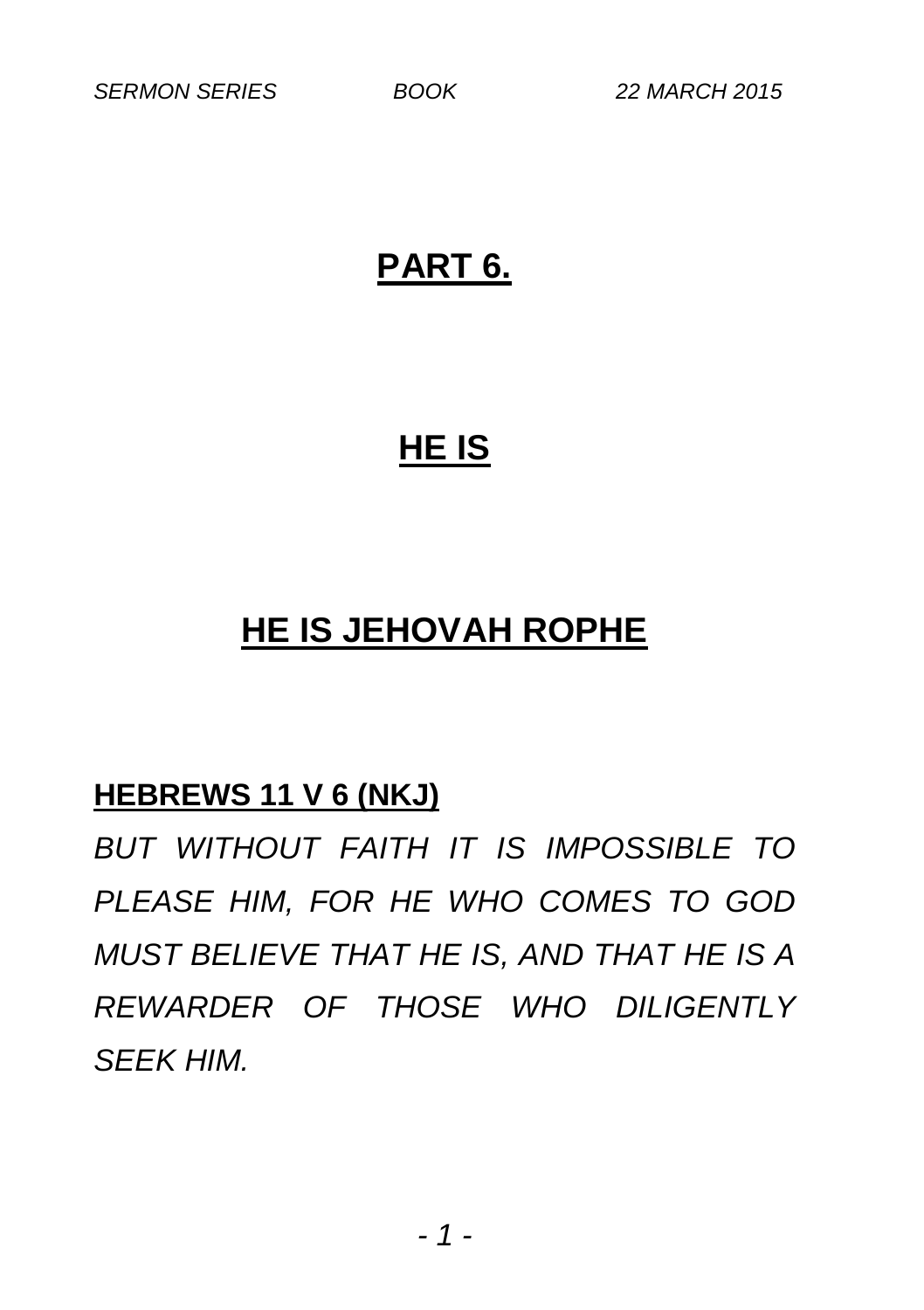# **1. HE IS ELOHIM – THE SOVEREIGN MIGHTY CREATOR**

# **2. HE IS JEHOVAH – THE UNCHANGEABLE, INTIMATE GOD**

#### **PSALM 103 V 7 – 8 (NKJ)**

*HE MADE KNOWN HIS WAYS TO MOSES, HIS ACTS TO THE CHILDREN OF ISRAEL.*  **8** *THE LORD IS MERCIFUL AND GRACIOUS; SLOW TO ANGER, AND ABOUNDING IN MERCY.*

# **3. HE IS EL-SHADDAI – THE ALL-SUFFICIENT ONE**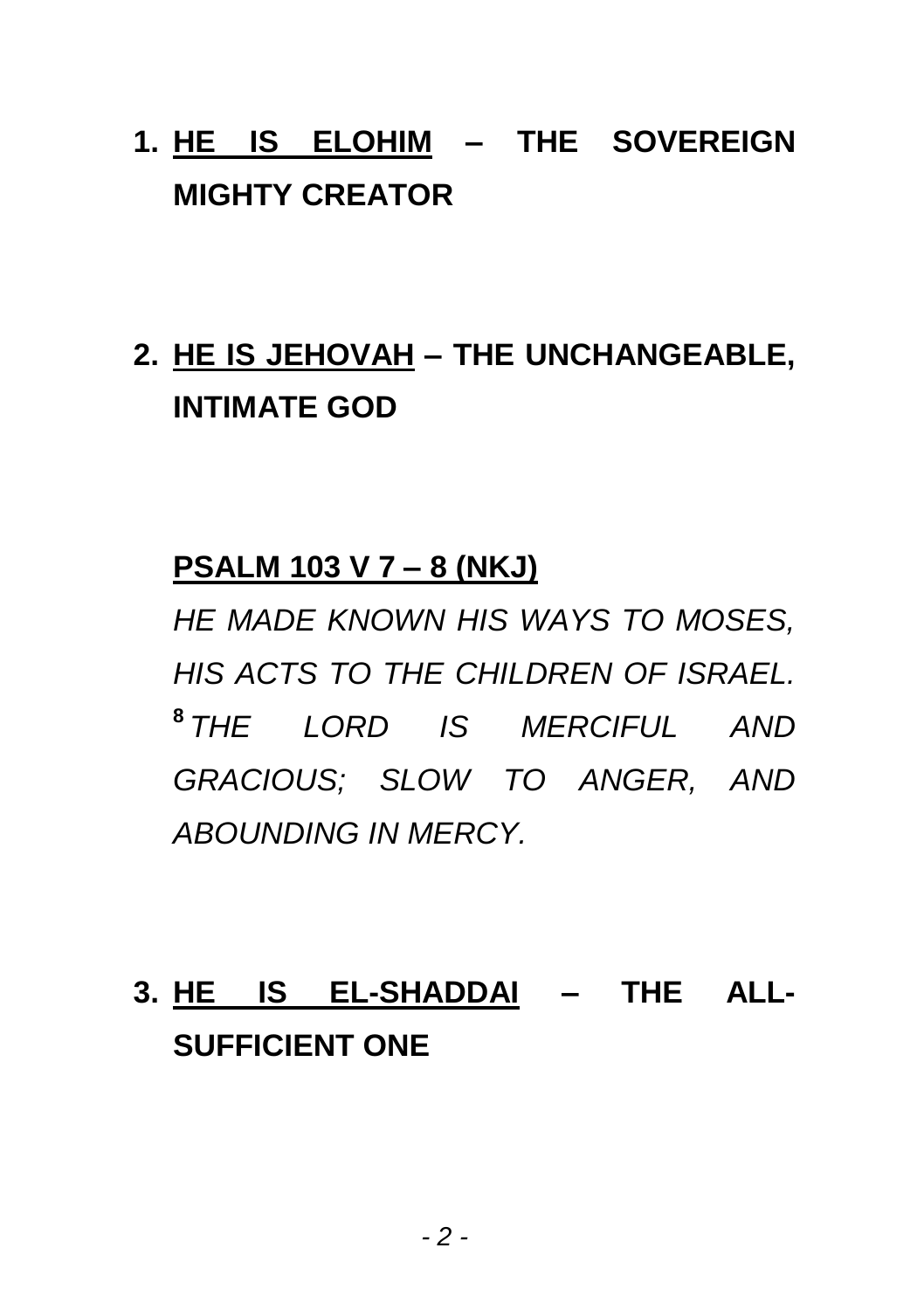## **ROMANS 8 V 31 – 32 (NKJ)**

*WHAT THEN SHALL WE SAY TO THESE THINGS? IF GOD IS FOR US, WHO CAN BE AGAINST US?* **<sup>32</sup>** *HE WHO DID NOT SPARE HIS OWN SON, BUT DELIVERED HIM UP FOR US ALL, HOW SHALL HE NOT WITH HIM ALSO FREELY GIVE US ALL THINGS?*

# **4. HE IS JEHOVAH SHALOM – THE LORD MY PEACE, MY WHOLENESS.'**

#### **JOHN 16 V 33 (NKJ)**

*THESE THINGS I HAVE SPOKEN TO YOU, THAT IN ME YOU MAY HAVE PEACE. IN THE WORLD YOU WILL HAVE TRIBULATION; BUT BE OF GOOD CHEER, I HAVE OVERCOME THE WORLD."*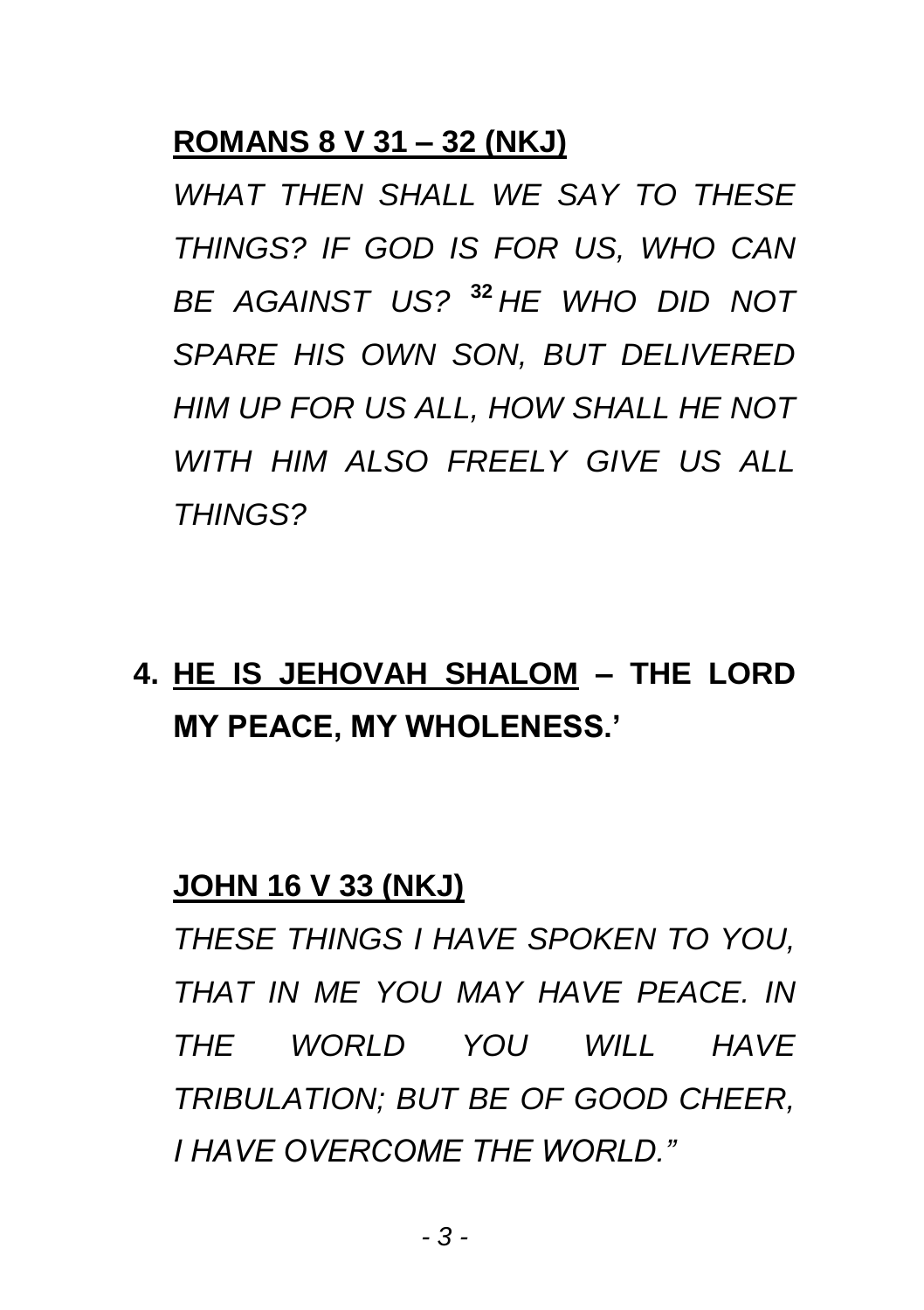# **5. HE IS JEHOVAH NISSI – THE LORD MY "BANNER" OF VICTORY**

*LIVE LIFE FROM A* **"POSITION"** *OF VICTORY*

# **6. HE IS JEHOVAH ROPHE - THE LORD MY HEALTH**

*"JEHOVAH HEALS"*

*"JEHOVAH MY HEALTH"*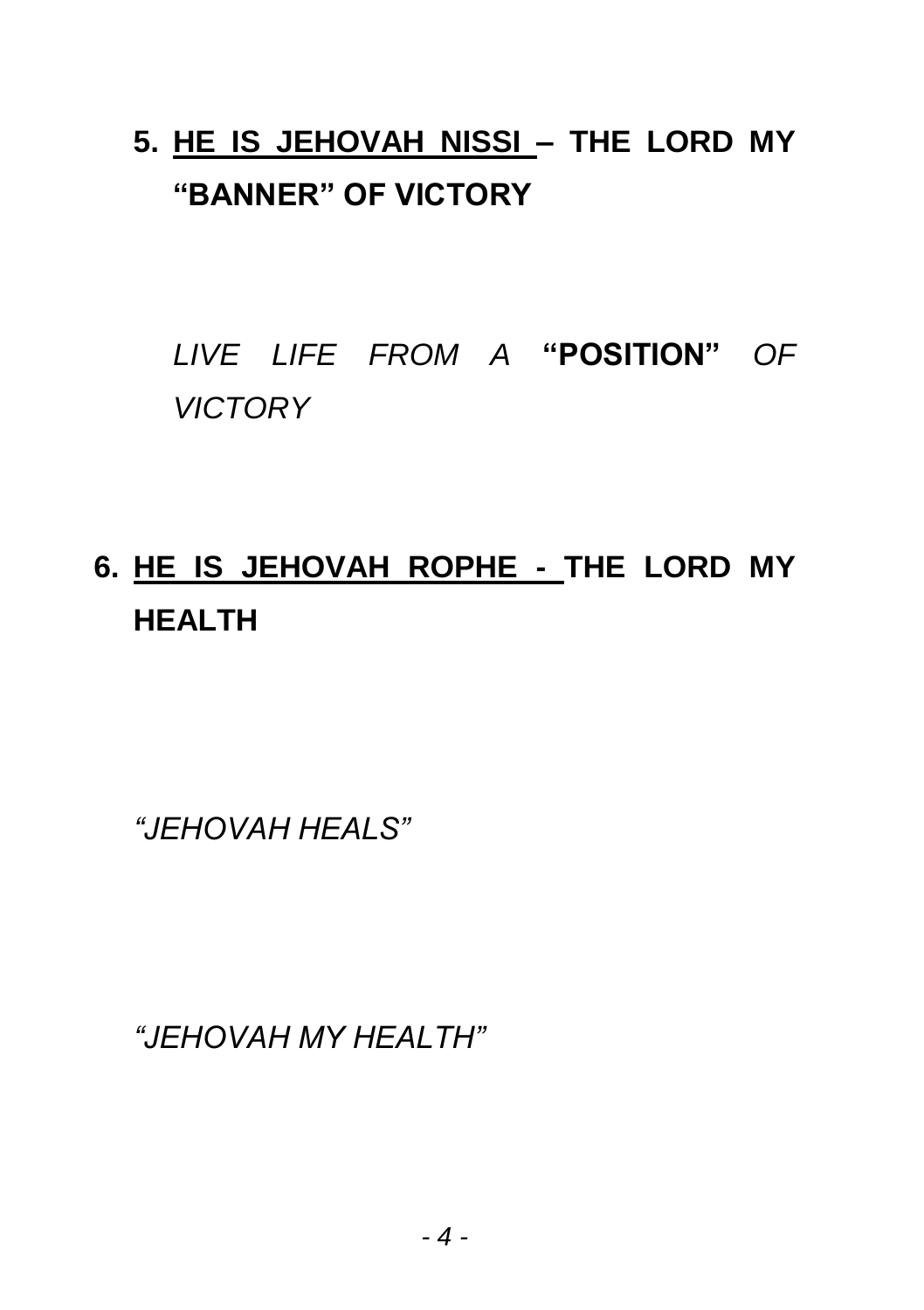*GOD SAID TO MOSES I AM THAT I AM IN –*

#### **EXODUS 3 V 14 (NKJ)**

*AND GOD SAID TO MOSES, "I AM WHO I AM." AND HE SAID, "THUS YOU SHALL SAY TO THE CHILDREN OF ISRAEL, 'I AM HAS SENT ME TO YOU.'"*

*HE WAS SAYING WHATEVER YOU MAY NEED IS EXACTLY WHAT I AM.*

*REVEALED HIMSELF AS* **JEHOVAH ROPHE** *IN:*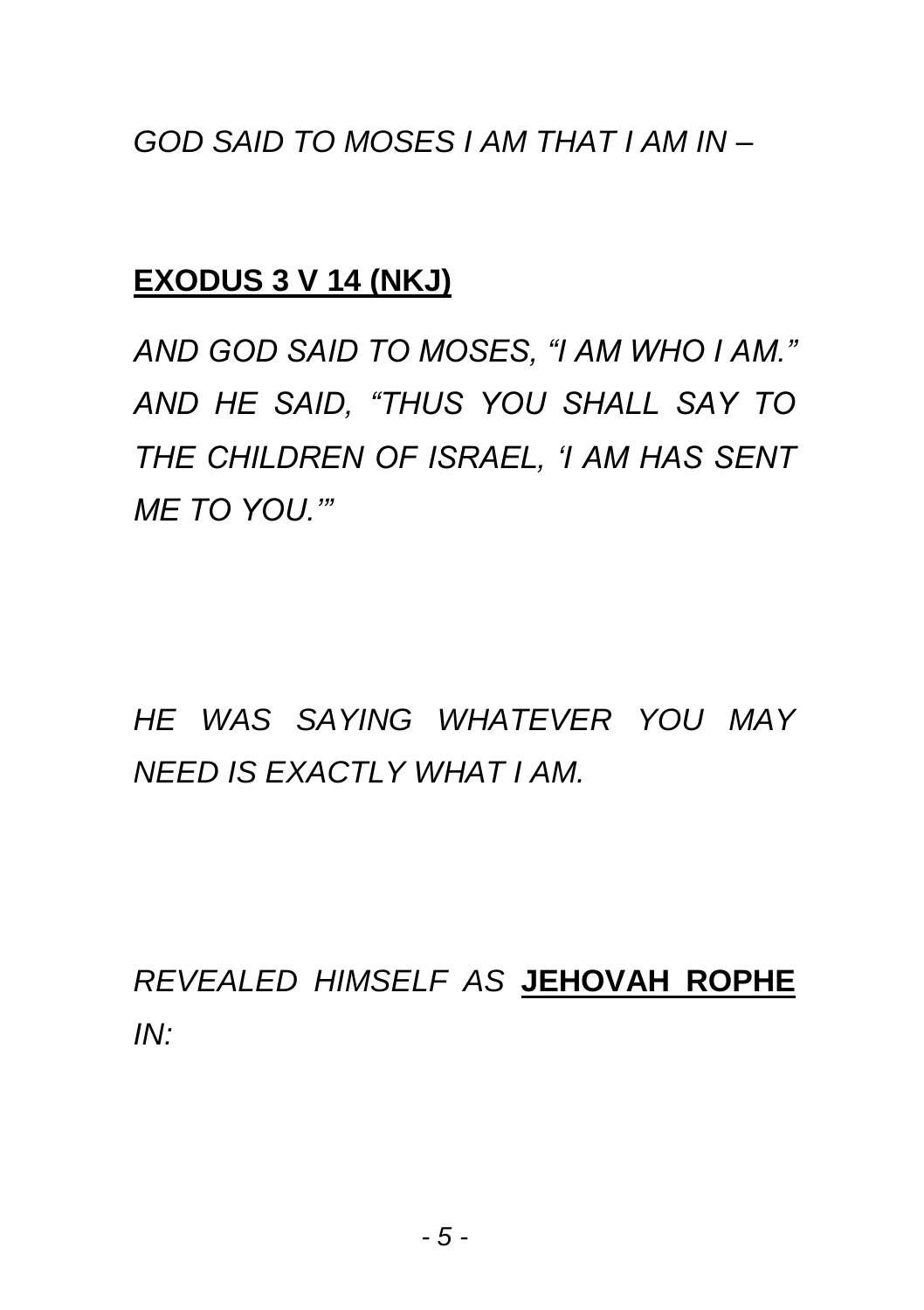#### **EXODUS 15 V 25 & 26 (NKJ)**

*SO HE CRIED OUT TO THE LORD, AND THE LORD SHOWED HIM A TREE. WHEN HE CAST IT INTO THE WATERS, THE WATERS WERE MADE SWEET. THERE HE MADE A STATUTE AND AN ORDINANCE FOR THEM, AND THERE HE TESTED THEM,* **<sup>26</sup>** *AND SAID, "IF YOU DILIGENTLY HEED THE VOICE OF THE LORD YOUR GOD AND DO WHAT IS RIGHT IN HIS SIGHT, GIVE EAR TO HIS COMMANDMENTS AND KEEP ALL HIS STATUTES, I WILL PUT NONE OF THE DISEASES ON YOU WHICH I HAVE BROUGHT ON THE EGYPTIANS.* **FOR I AM THE LORD WHO HEALS YOU***."*

#### **MATTHEW 8 V 17 (NKJ)**

*THAT IT MIGHT BE FULFILLED WHICH WAS SPOKEN BY ISAIAH THE PROPHET, SAYING:*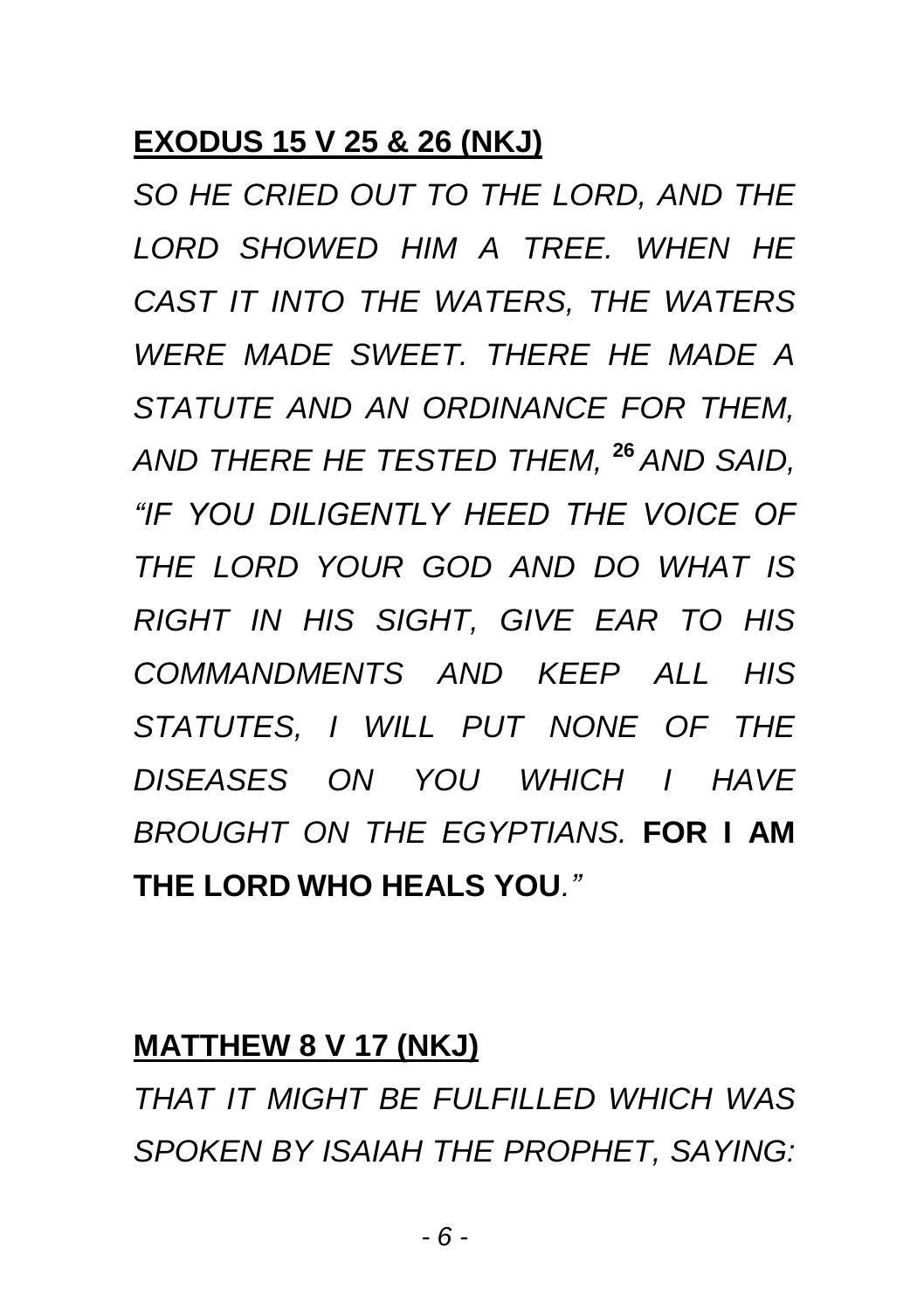## *"HE HIMSELF TOOK OUR INFIRMITIES AND BORE OUR SICKNESSES."*

*"ABSENCE OF LIGHT PRODUCES DARKNESS"*

#### **ISAIAH 53 V 4 & 5 (NKJ)**

*SURELY HE HAS BORNE OUR GRIEFS AND CARRIED OUR SORROWS; YET WE ESTEEMED HIM STRICKEN, SMITTEN BY GOD, AND AFFLICTED.* **<sup>5</sup>** *BUT HE WAS WOUNDED FOR OUR TRANSGRESSIONS, HE WAS BRUISED FOR OUR INIQUITIES; THE CHASTISEMENT FOR OUR PEACE WAS UPON HIM, AND BY HIS STRIPES WE ARE HEALED.*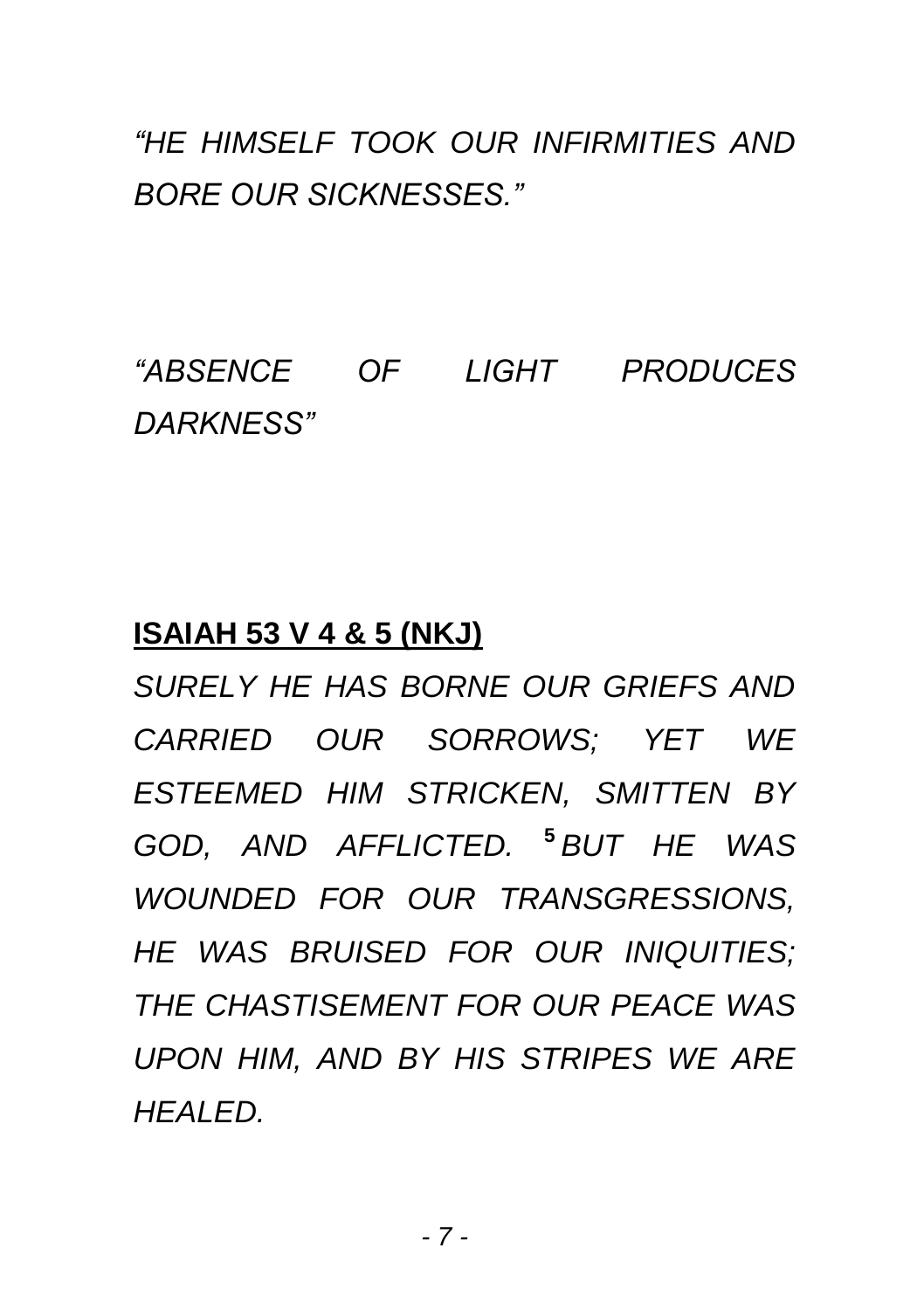## **PSALM 103 V 1 – 5 (NKJ)**

*BLESS THE LORD, O MY SOUL; AND ALL THAT IS WITHIN ME, BLESS HIS HOLY NAME!* **<sup>2</sup>** *BLESS THE LORD, O MY SOUL, AND FORGET NOT ALL HIS BENEFITS:* **<sup>3</sup>** *WHO FORGIVES ALL YOUR INIQUITIES, WHO HEALS ALL YOUR DISEASES,* **<sup>4</sup>** *WHO REDEEMS YOUR LIFE FROM DESTRUCTION, WHO CROWNS YOU WITH LOVING KINDNESS AND TENDER MERCIES,*  **<sup>5</sup>** *WHO SATISFIES YOUR MOUTH WITH GOOD THINGS, SO THAT YOUR YOUTH IS RENEWED LIKE THE EAGLE'S.*

## **1. SPEND TIME IN THE WORD OF GOD**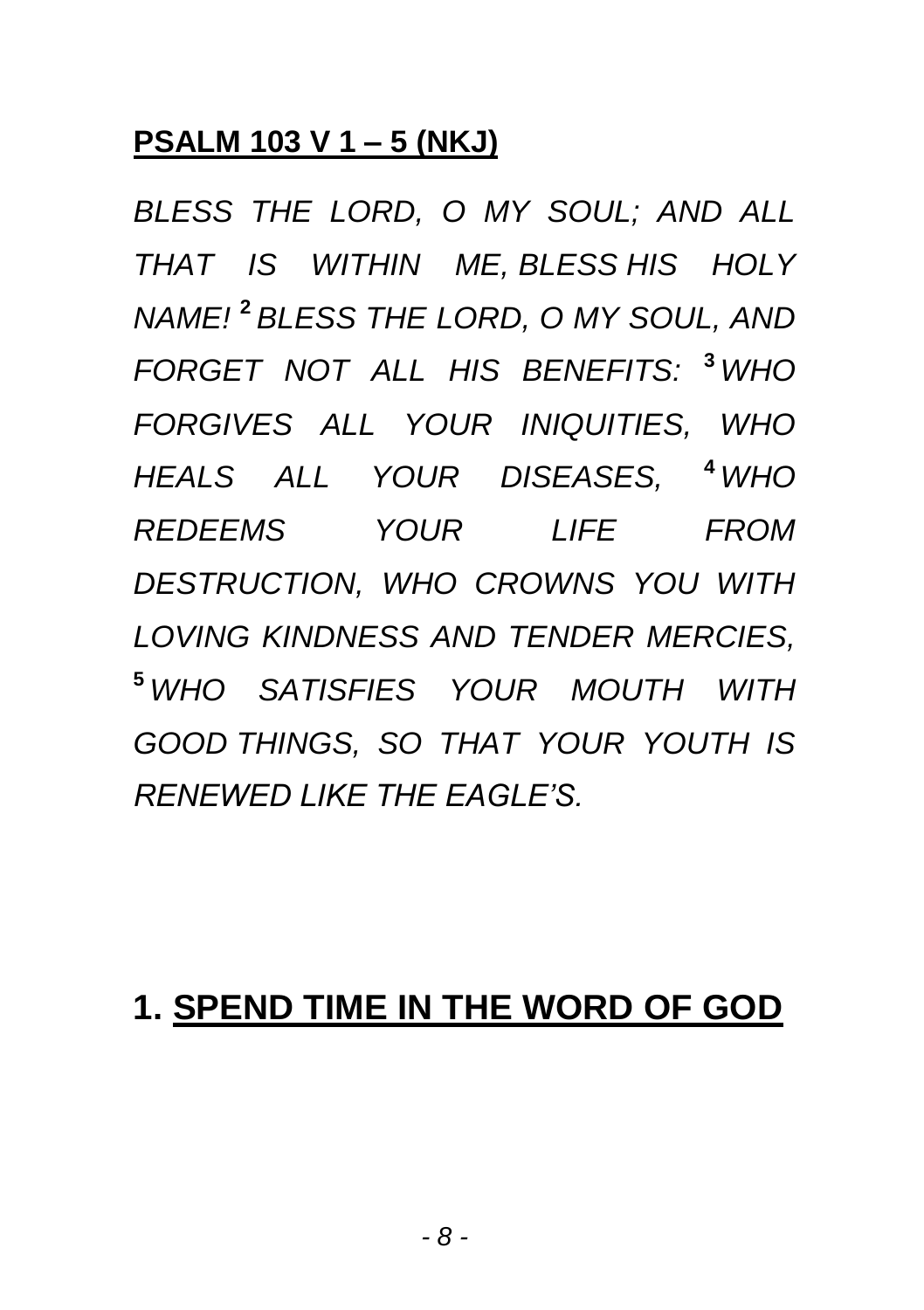## **PSALM 119 V 105 (NKJ)**

*YOUR WORD IS A LAMP TO MY FEET AND A LIGHT TO MY PATH*

## **PSALM 119 V 130 (NKJ)**

*THE ENTRANCE OF YOUR WORDS GIVES LIGHT; IT GIVES UNDERSTANDING TO THE SIMPLE.*

## **PSALM 119 V 133 (NKJ)**

*DIRECT MY STEPS BY YOUR WORD, AND LET NO INIQUITY HAVE DOMINION OVER ME.*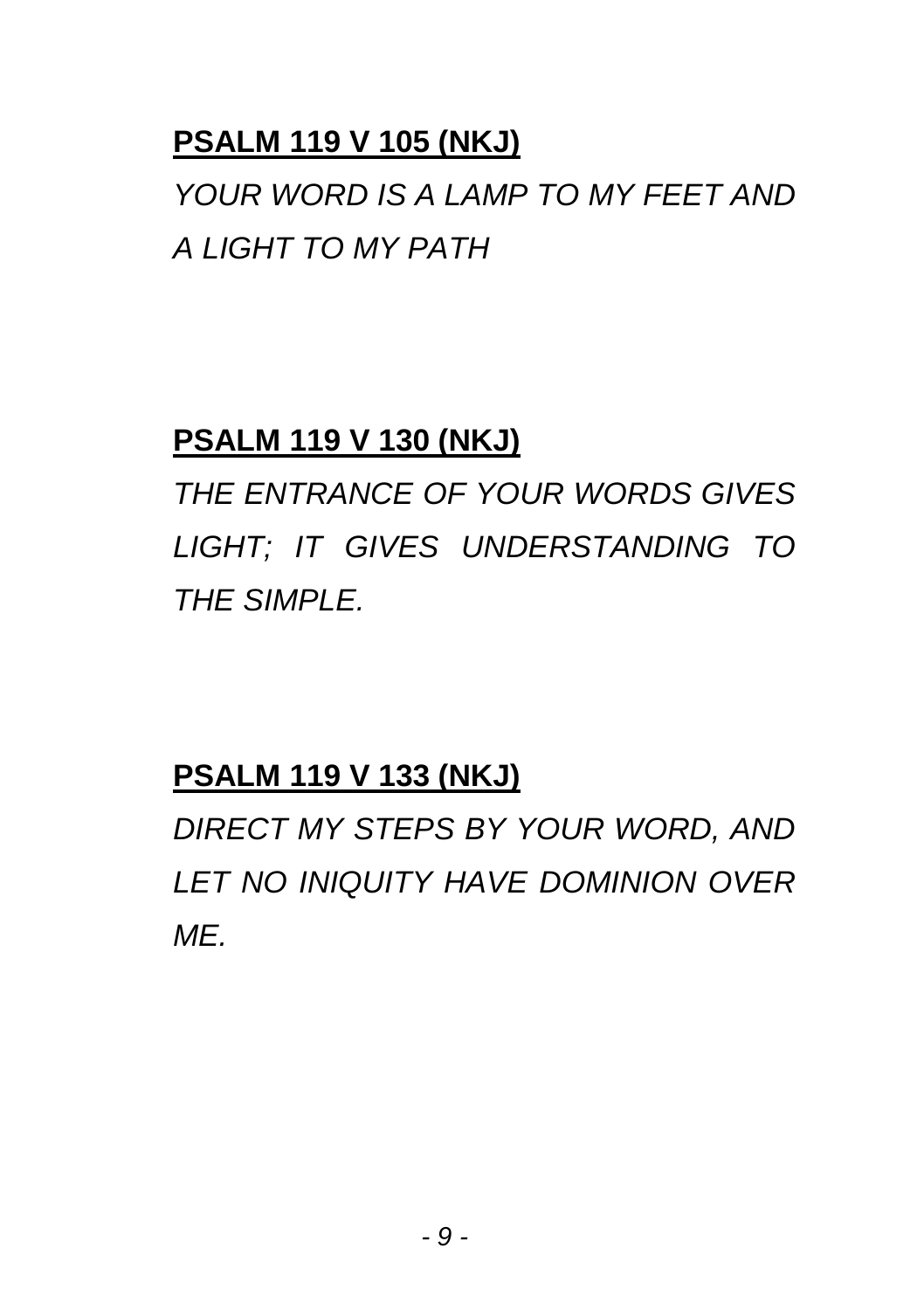## **PROVERBS 4 V 20 – 27 (NKJ)**

*MY SON, GIVE ATTENTION TO MY WORDS; INCLINE YOUR EAR TO MY SAYINGS.* **<sup>21</sup>** *DO NOT LET THEM DEPART FROM YOUR EYES; KEEP THEM IN THE MIDST OF YOUR HEART;* **<sup>22</sup>** *FOR THEY ARE LIFE TO THOSE WHO FIND THEM, AND HEALTH TO ALL THEIR FLESH.*  **<sup>23</sup>** *KEEP YOUR HEART WITH ALL DILIGENCE, FOR OUT OF IT SPRING THE ISSUES OF LIFE.* **<sup>24</sup>** *PUT AWAY FROM YOU A DECEITFUL MOUTH, AND PUT PERVERSE LIPS FAR FROM YOU.* **<sup>25</sup>** *LET YOUR EYES LOOK STRAIGHT AHEAD, AND YOUR EYELIDS LOOK RIGHT BEFORE YOU.* **<sup>26</sup>** *PONDER THE PATH OF YOUR FEET, AND LET ALL YOUR WAYS BE ESTABLISHED.* **<sup>27</sup>** *DO NOT TURN TO THE RIGHT OR THE LEFT; REMOVE YOUR FOOT FROM EVIL.*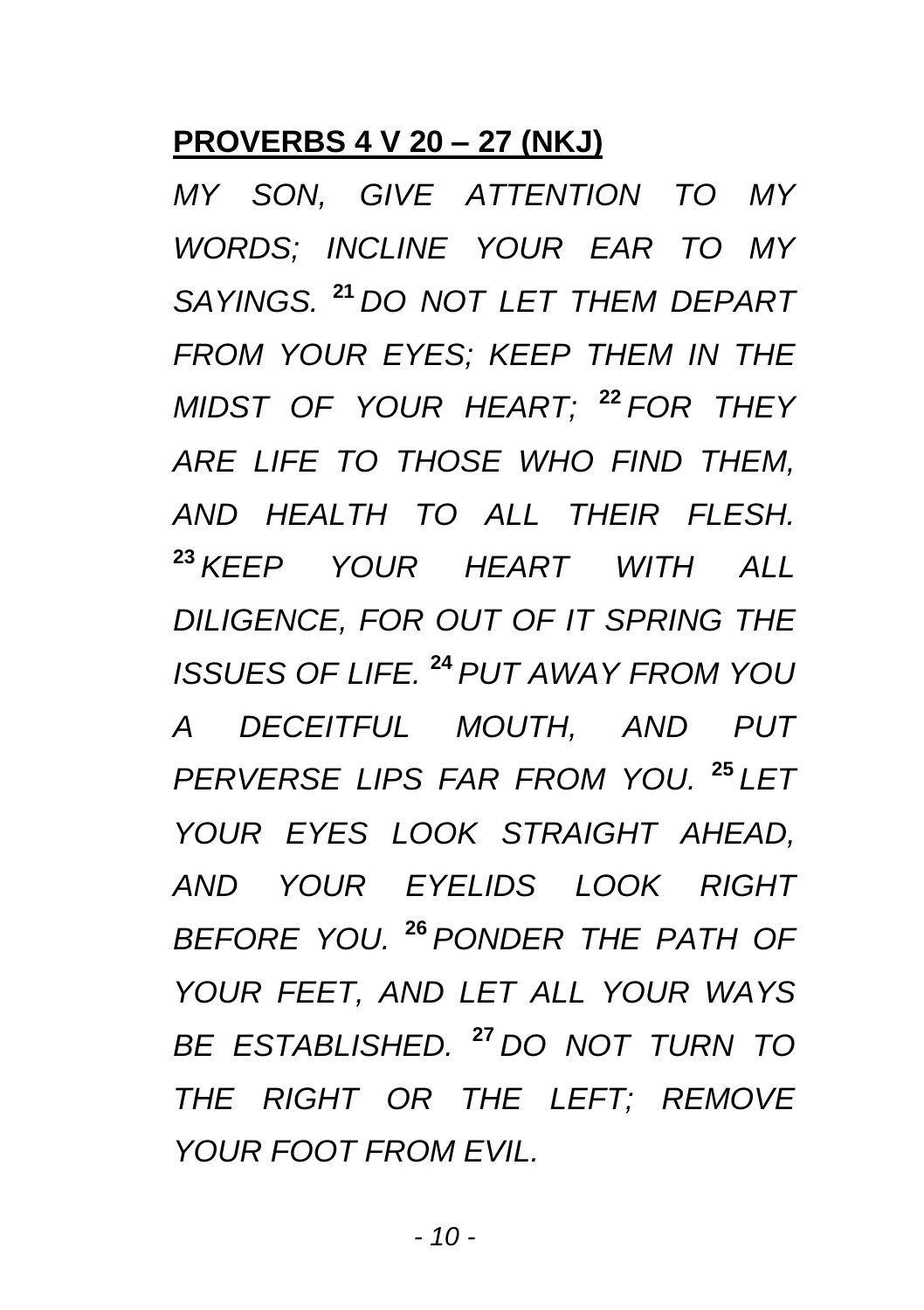# **2. FIX YOUR EYES UPON JESUS**

## **HEBREWS 12 V 1 & 2 (NKJ)**

*THEREFORE WE ALSO, SINCE WE ARE SURROUNDED BY SO GREAT A CLOUD OF WITNESSES, LET US LAY ASIDE EVERY WEIGHT, AND THE SIN WHICH SO EASILY ENSNARES US, AND LET US RUN WITH ENDURANCE THE RACE THAT IS SET BEFORE US,* **<sup>2</sup>** *LOOKING UNTO JESUS, THE AUTHOR AND FINISHER OF OUR FAITH, WHO FOR THE JOY THAT WAS SET BEFORE HIM ENDURED THE CROSS, DESPISING THE SHAME, AND HAS SAT DOWN AT THE RIGHT HAND OF THE THRONE OF GOD.*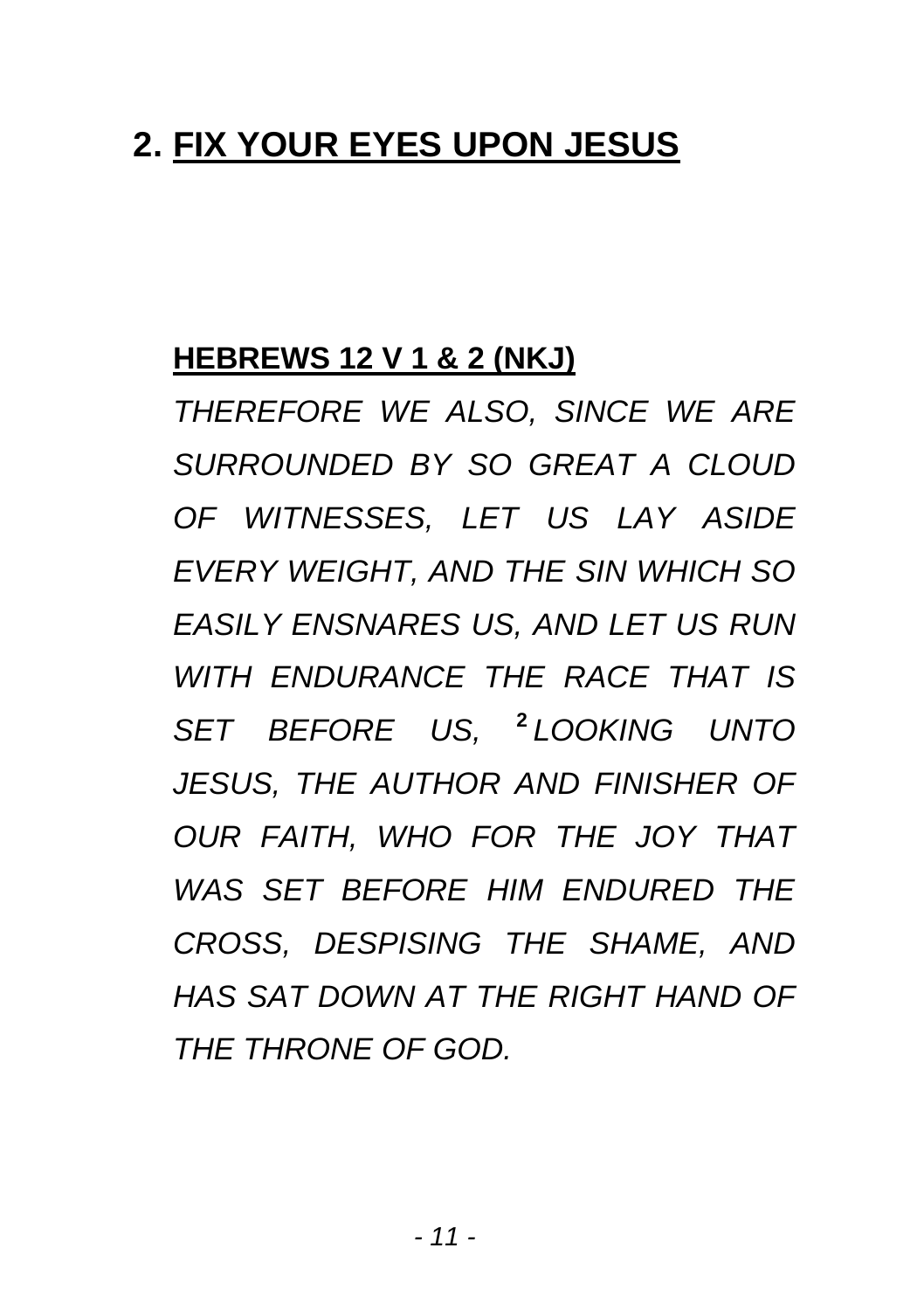# **3. DEAL WITH BITTERNESS, RESENTMENT, UNFORGIVENESS, JEALOUSY, OFFENSE (DAILY)**

## **EPHESIANS 4 V 29 – 32 (NKJ)**

*LET NO CORRUPT WORD PROCEED OUT OF YOUR MOUTH, BUT WHAT IS GOOD FOR NECESSARY EDIFICATION, THAT IT MAY IMPART GRACE TO THE HEARERS.* **<sup>30</sup>** *AND DO NOT GRIEVE THE HOLY SPIRIT OF GOD, BY WHOM YOU WERE SEALED FOR THE DAY OF REDEMPTION.* **<sup>31</sup>** *LET ALL BITTERNESS, WRATH, ANGER, CLAMOR, AND EVIL SPEAKING BE PUT AWAY FROM YOU, WITH ALL MALICE.* **<sup>32</sup>** *AND BE KIND TO ONE ANOTHER, TENDERHEARTED, FORGIVING ONE*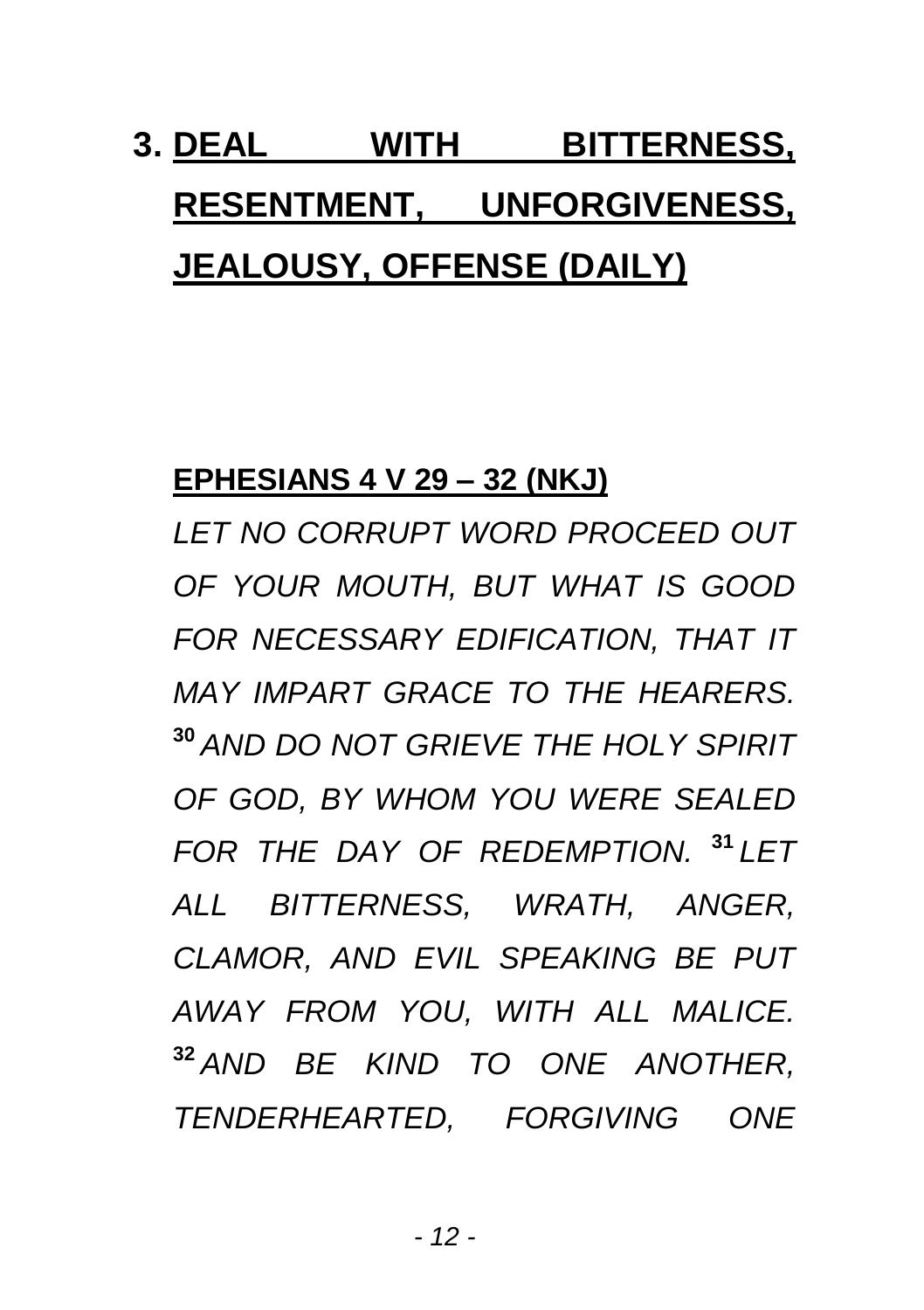# *ANOTHER, EVEN AS GOD IN CHRIST FORGAVE YOU.*

#### **MARK 11 V 24 – 26 (NKJ)**

*THEREFORE I SAY TO YOU, WHATEVER THINGS YOU ASK WHEN YOU PRAY, BELIEVE THAT YOU RECEIVE THEM, AND YOU WILL HAVE THEM.***<sup>25</sup>** *"AND WHENEVER YOU STAND PRAYING, IF YOU HAVE ANYTHING AGAINST ANYONE, FORGIVE HIM, THAT YOUR FATHER IN HEAVEN MAY ALSO FORGIVE YOU YOUR TRESPASSES.***<sup>26</sup>** *BUT IF YOU DO NOT FORGIVE, NEITHER WILL YOUR FATHER IN HEAVEN FORGIVE YOUR TRESPASSES."*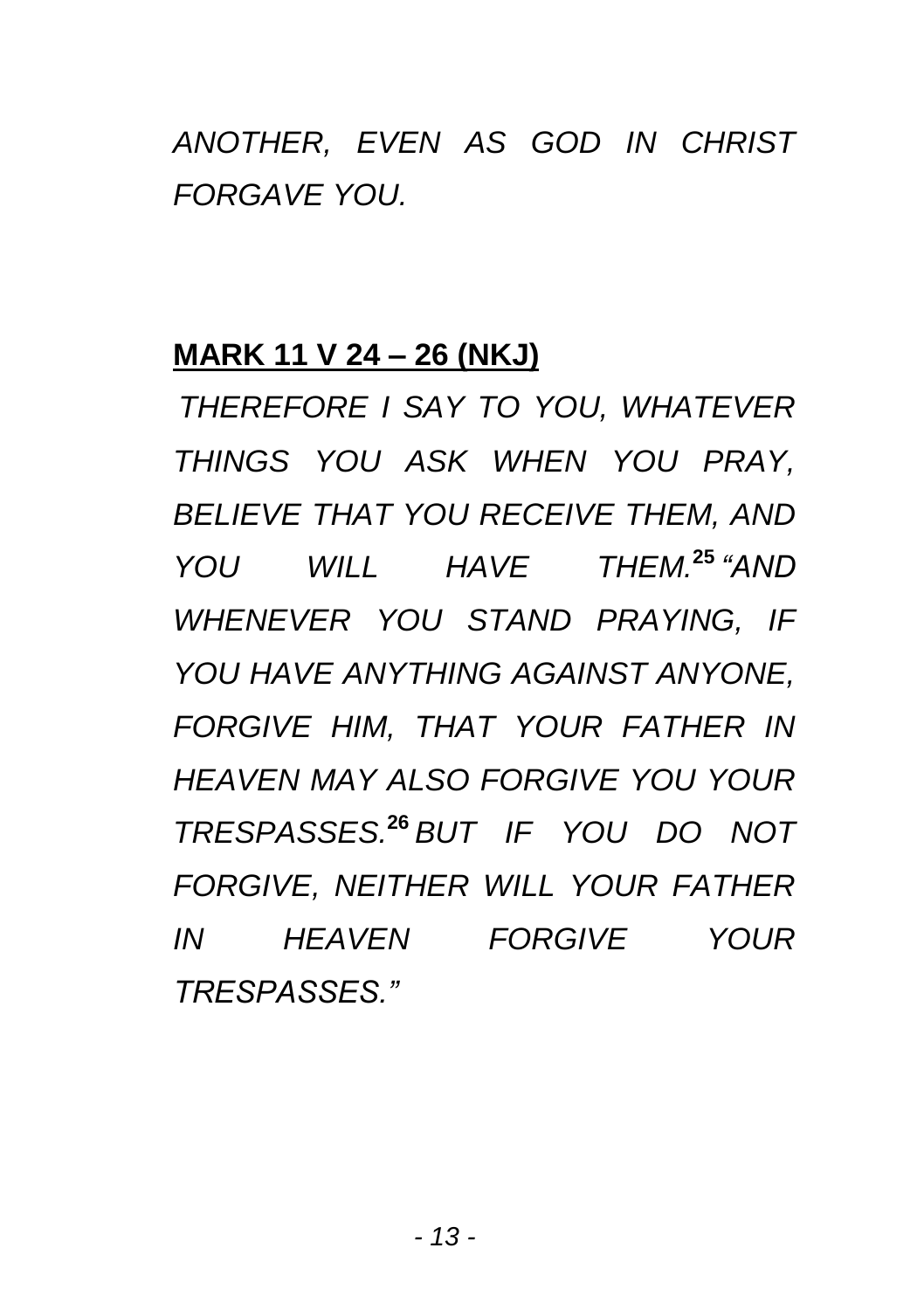## **4. GOD IS A "GOD OF HEALING"**

*(HAVE FAITH IN JESUS)*

#### **MARK 6 V 1 – 6 (NKJ)**

*THEN HE WENT OUT FROM THERE AND CAME TO HIS OWN COUNTRY, AND HIS DISCIPLES FOLLOWED HIM.* **<sup>2</sup>** *AND WHEN THE SABBATH HAD COME, HE BEGAN TO TEACH IN THE SYNAGOGUE. AND MANY HEARING HIM WERE ASTONISHED, SAYING, "WHERE DID THIS MAN GET THESE THINGS? AND WHAT WISDOM IS THIS WHICH IS GIVEN TO HIM, THAT SUCH MIGHTY WORKS ARE PERFORMED BY HIS HANDS!*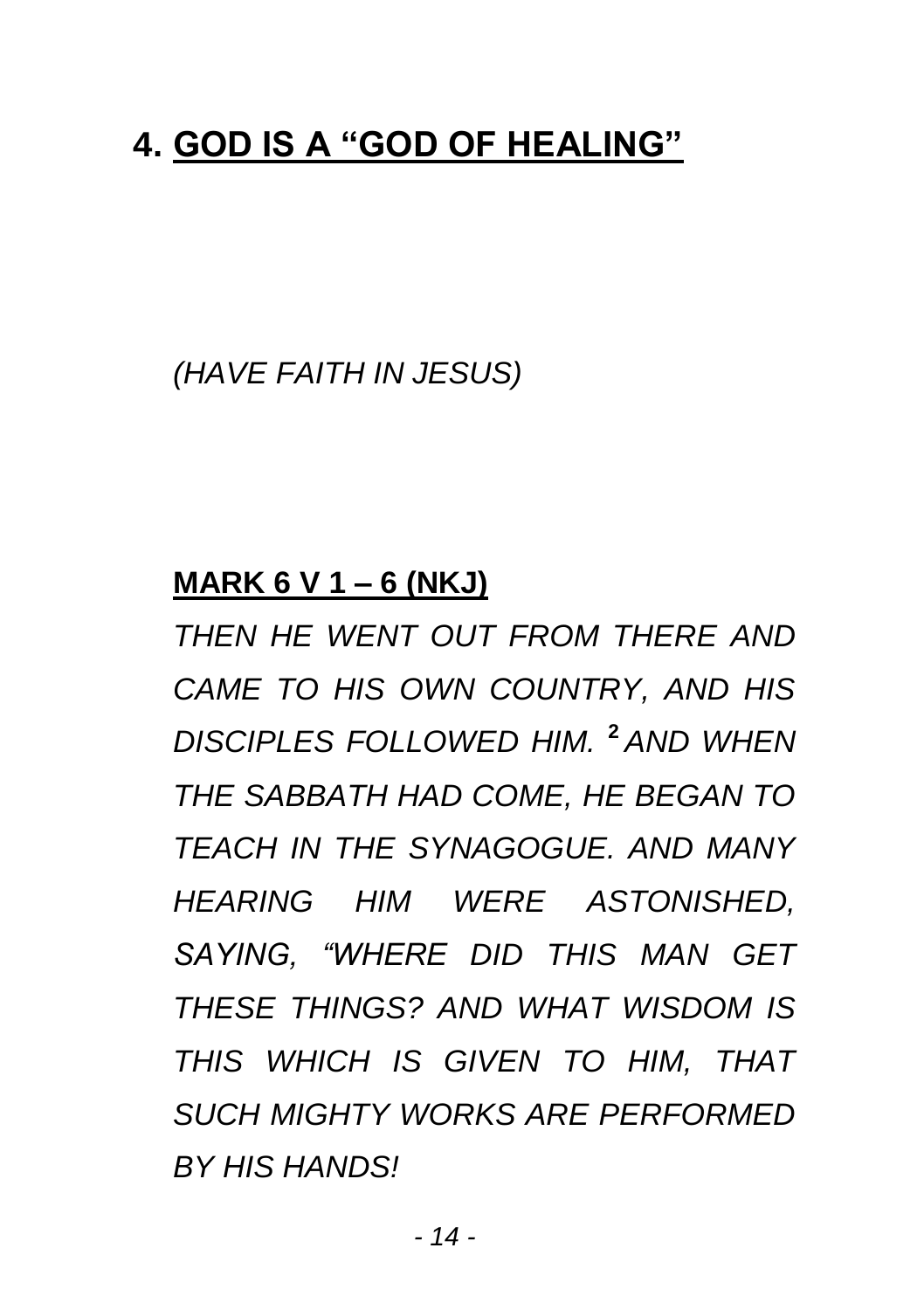**3** *IS THIS NOT THE CARPENTER, THE SON OF MARY, AND BROTHER OF JAMES, JOSES, JUDAS, AND SIMON? AND ARE NOT HIS SISTERS HERE WITH US?" SO THEY WERE OFFENDED AT HIM.* **<sup>4</sup>** *BUT JESUS SAID TO THEM, "A PROPHET IS NOT WITHOUT HONOR EXCEPT IN HIS OWN COUNTRY, AMONG HIS OWN RELATIVES, AND IN HIS OWN HOUSE."* **<sup>5</sup>** *NOW HE COULD DO NO MIGHTY WORK THERE, EXCEPT THAT HE LAID HIS HANDS ON A FEW SICK PEOPLE AND HEALED THEM.* **<sup>6</sup>** *AND HE MARVELED BECAUSE OF THEIR UNBELIEF. THEN HE WENT ABOUT THE VILLAGES IN A CIRCUIT, TEACHING.*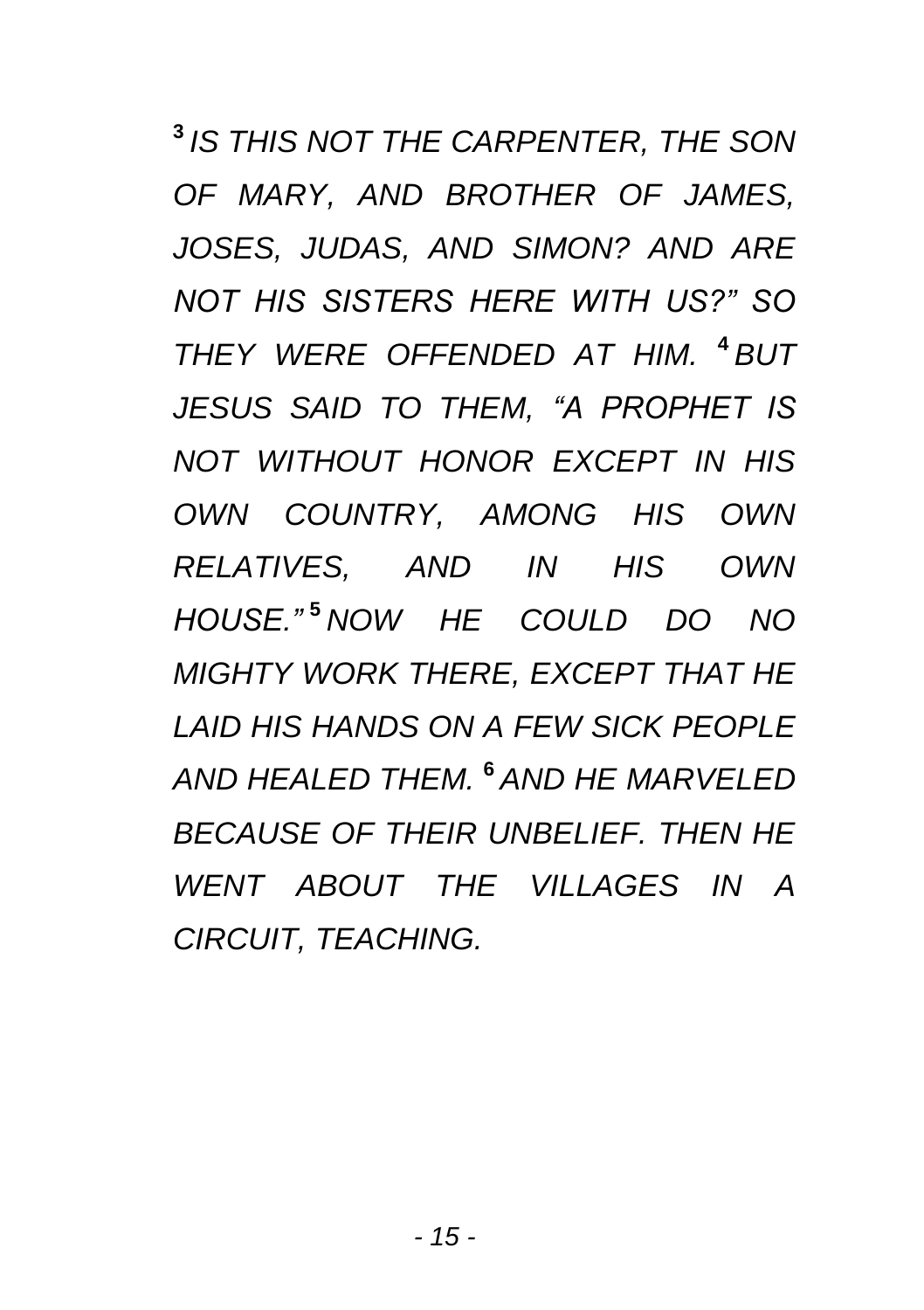## **LUKE 13 V 10 – 16 (NKJ)**

*NOW HE WAS TEACHING IN ONE OF THE SYNAGOGUES ON THE SABBATH.* **<sup>11</sup>** *AND BEHOLD, THERE WAS A WOMAN WHO HAD A SPIRIT OF INFIRMITY EIGHTEEN YEARS, AND WAS BENT OVER AND COULD IN NO WAY RAISE HERSELF UP.* **<sup>12</sup>** *BUT WHEN JESUS SAW HER, HE CALLED HER TO HIM AND SAID TO HER, "WOMAN, YOU ARE LOOSED FROM YOUR INFIRMITY."* **<sup>13</sup>** *AND HE LAID HIS HANDS ON HER, AND IMMEDIATELY SHE WAS MADE STRAIGHT, AND GLORIFIED GOD.* **<sup>14</sup>** *BUT THE RULER OF THE SYNAGOGUE ANSWERED WITH INDIGNATION, BECAUSE JESUS HAD HEALED ON THE SABBATH; AND HE SAID TO THE CROWD, "THERE ARE SIX DAYS ON WHICH MEN OUGHT TO WORK; THEREFORE COME AND BE HEALED ON THEM, AND NOT ON*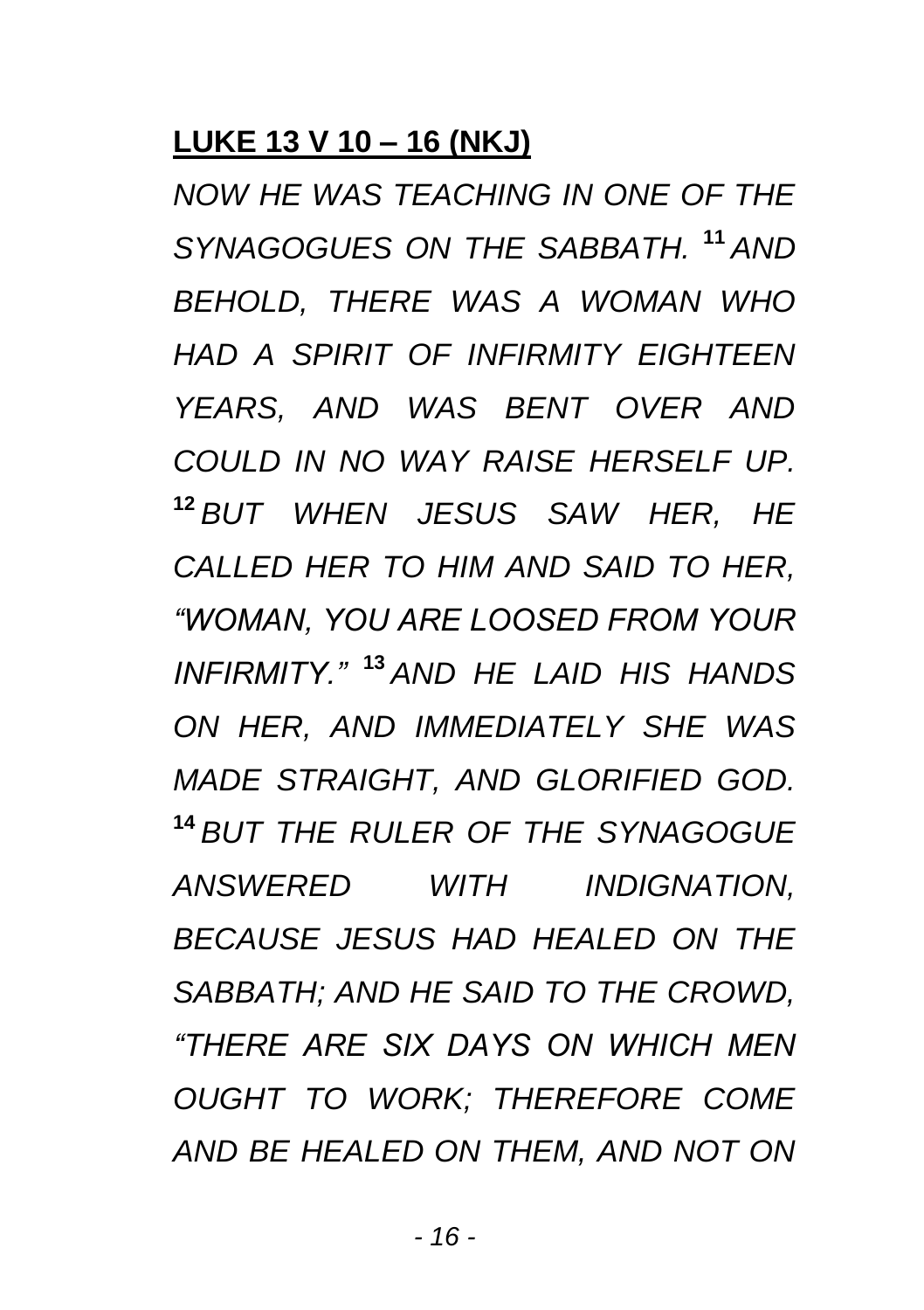*THE SABBATH DAY."* **<sup>15</sup>** *THE LORD THEN ANSWERED HIM AND SAID, "HYPOCRITE! DOES NOT EACH ONE OF YOU ON THE SABBATH LOOSE HIS OX OR DONKEY FROM THE STALL, AND LEAD IT AWAY TO WATER IT?* **<sup>16</sup>** *SO OUGHT NOT THIS WOMAN, BEING A DAUGHTER OF ABRAHAM, WHOM SATAN HAS BOUND— THINK OF IT—FOR EIGHTEEN YEARS, BE LOOSED FROM THIS BOND ON THE SABBATH?"*

#### **PSALM 105 V 37 (NKJ)**

*HE ALSO BROUGHT THEM OUT WITH SILVER AND GOLD, AND THERE WAS NONE FEEBLE AMONG HIS TRIBES*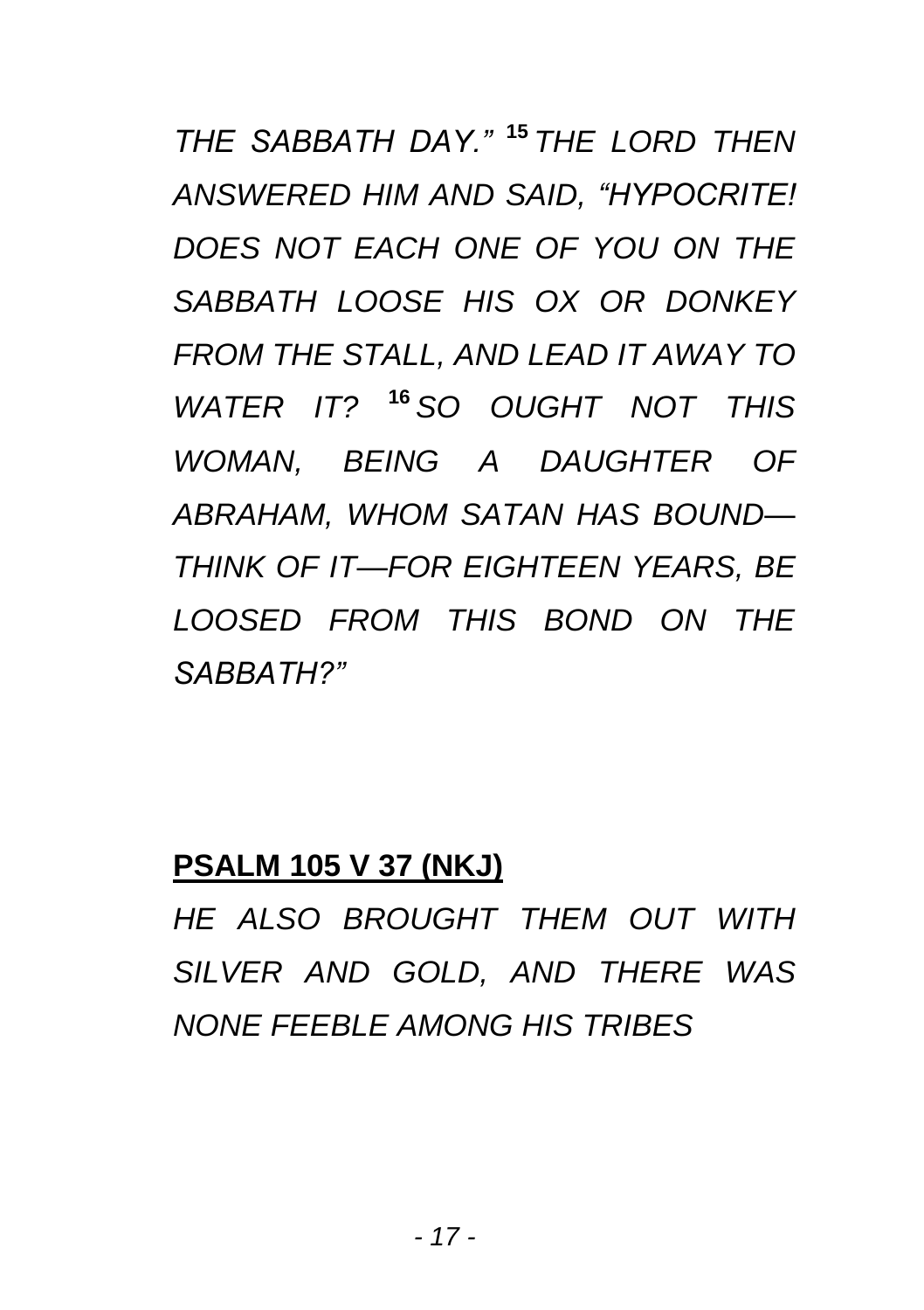## **EXODUS 12 V 5 – 13 (NKJ)**

*YOUR LAMB SHALL BE WITHOUT BLEMISH, A MALE OF THE FIRST YEAR. YOU MAY TAKE IT FROM THE SHEEP OR FROM THE GOATS.* **<sup>6</sup>** *NOW YOU SHALL KEEP IT UNTIL THE FOURTEENTH DAY OF THE SAME MONTH. THEN THE WHOLE ASSEMBLY OF THE CONGREGATION OF ISRAEL SHALL KILL IT AT TWILIGHT.* **<sup>7</sup>** *AND THEY SHALL TAKE SOME OF THE BLOOD AND PUT IT ON THE TWO DOORPOSTS AND ON THE LINTEL OF THE HOUSES WHERE THEY EAT IT.* **<sup>8</sup>** *THEN THEY SHALL EAT THE FLESH ON THAT NIGHT; ROASTED IN FIRE, WITH UNLEAVENED BREAD ANDWITH BITTER HERBS THEY SHALL EAT IT.* **<sup>9</sup>** *DO NOT EAT IT RAW, NOR BOILED AT ALL WITH WATER, BUT ROASTED IN FIRE — IT'S HEAD WITH ITS*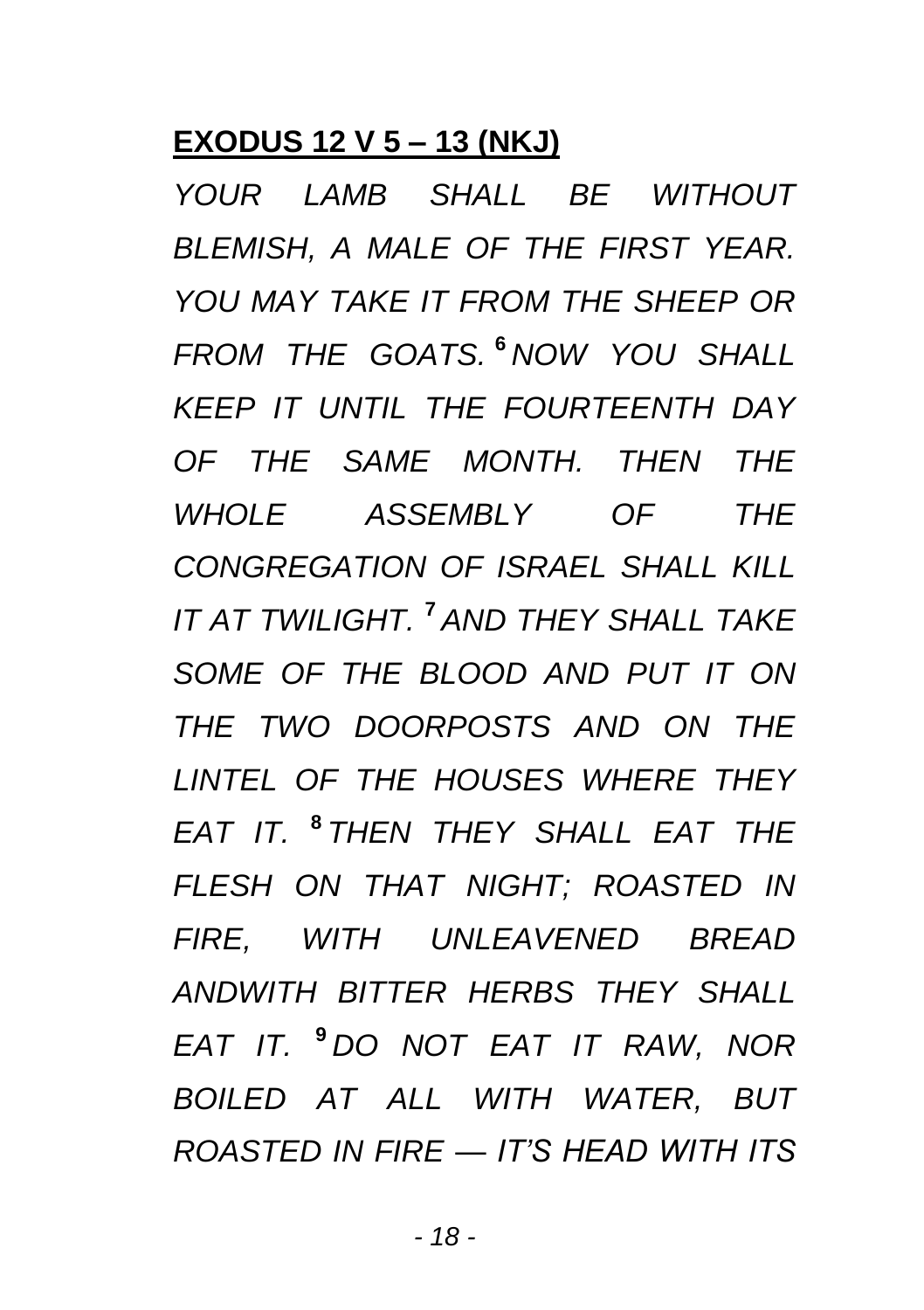*LEGS AND ITS ENTRAILS.* **<sup>10</sup>** *YOU SHALL LET NONE OF IT REMAIN UNTIL MORNING, AND WHAT REMAINS OF IT UNTIL MORNING YOU SHALL BURN WITH FIRE.* **<sup>11</sup>** *AND THUS YOU SHALL EAT IT: WITH A BELT ON YOUR WAIST, YOUR SANDALS ON YOUR FEET, AND YOUR STAFF IN YOUR HAND. SO YOU SHALL EAT IT IN HASTE. IT IS THE LORD'S PASSOVER.* **<sup>12</sup>** *'FOR I WILL PASS THROUGH THE LAND OF EGYPT ON THAT NIGHT, AND WILL STRIKE ALL THE FIRSTBORN IN THE LAND OF EGYPT, BOTH MAN AND BEAST; AND AGAINST ALL THE GODS OF EGYPT I WILL EXECUTE JUDGMENT:* **I AM THE LORD***.* **<sup>13</sup>** *NOW THE BLOOD SHALL BE A SIGN FOR YOU ON THE HOUSES WHERE YOU ARE. AND WHEN I SEE THE BLOOD, I WILL PASS OVER YOU; AND THE PLAGUE*